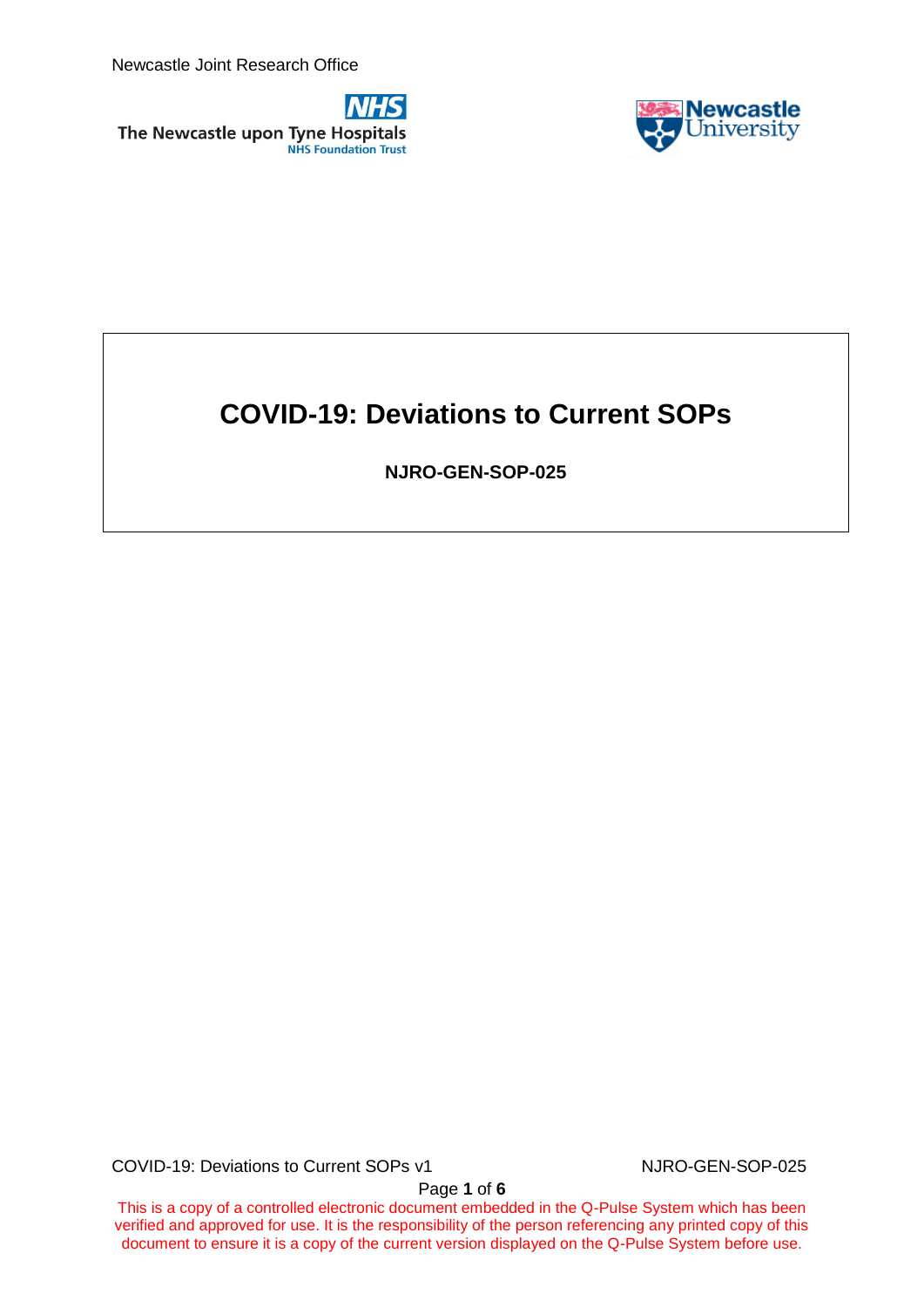



# **Contents**

- **1. Background/Introduction**
- **2. Purpose**
- **3. Scope of Document**
- **4. Definitions**
- **5. Roles & Responsibilities**
- **6. Procedures**
- **7. References**
- **8. Appendices**

COVID-19: Deviations to Current SOPs v1 NJRO-GEN-SOP-025

This is a copy of a controlled electronic document embedded in the Q-Pulse System which has been verified and approved for use. It is the responsibility of the person referencing any printed copy of this document to ensure it is a copy of the current version displayed on the Q-Pulse System before use.

Page **2** of **6**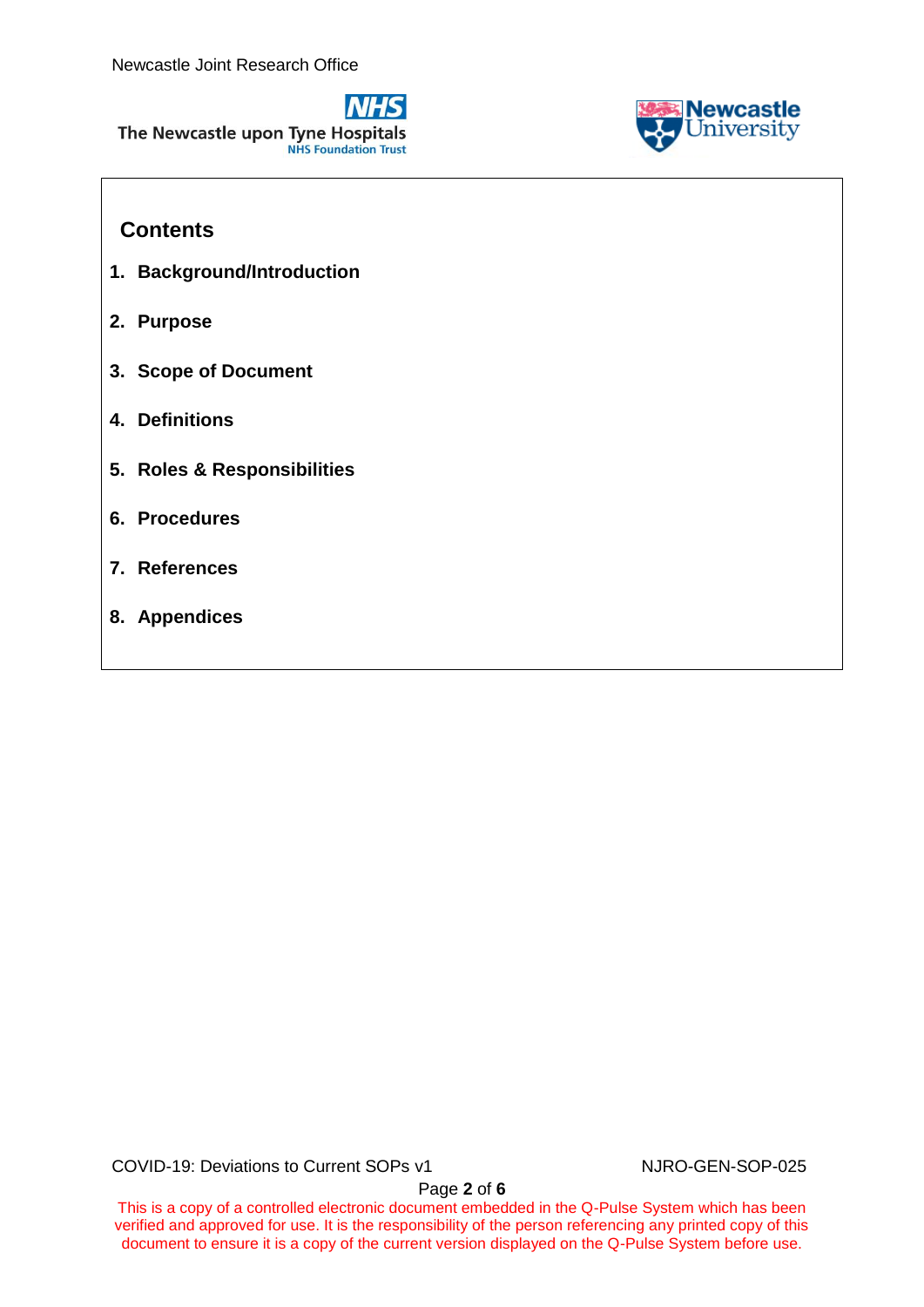The Newcastle upon Tyne Hospitals **NHS Foundation Trust** 



# **1. Background/Introduction**

COVID-19 has placed considerable pressure on clinical trials performed by and in the NHS. National organisations and government bodies have published guidance to ensure that best practice is maintained during this time. The Newcastle upon Tyne Hospitals NHS Foundation Trust (Trust) has a number of SOPs and guidelines to ensure preparedness and maintaining safety for patients and staff. As a research sponsor the Trust has a duty to maintain clinical trial activity where significant safety implications apply. As a result some trials will remain open during the pandemic.

# **2. Purpose**

To describe how the Trust as sponsor will manage deviations to SOPs during the COVID-19 outbreak.

# **3. Scope of Document**

Applicable to Newcastle Joint Research Office, Clinical Trials Units working with the Trust as Sponsor, Chief Investigators and Delivery/Support Teams.

# **4. Definitions**

CMO – Chief Medical Officer EHR – Electronic Health Record HRA – Health Research Authority NJRO – Newcastle Joint Research Office SUSAR(s) – Suspected Unexpected Serious Adverse Event USM – Urgent Safety Measure

# **5. Roles & Responsibilities**

It is the responsibility of all staff working on research studies within or for the Trust to be aware of potential deviations to SOPs during the COVID-19 pandemic.

# **6. Procedures**

All NJRO SOPs (or SOPs by individual units used in agreement with the Sponsor) should be followed as much as reasonably possible. In some cases, deviations to standard SOPs will be necessary to ensure the safety and integrity of the Clinical Trial.

# **6.1. Consent**

Consent should be received in line with applicable SOPs. Where a change is required, for example; a paper copy cannot be retained because of biohazards other means can be implemented. A photograph of the form can be taken and retained for instance. Where this is a change to the current protocol the decision should be documented in a risk assessment.

COVID-19: Deviations to Current SOPs v1 NJRO-GEN-SOP-025

Page **3** of **6**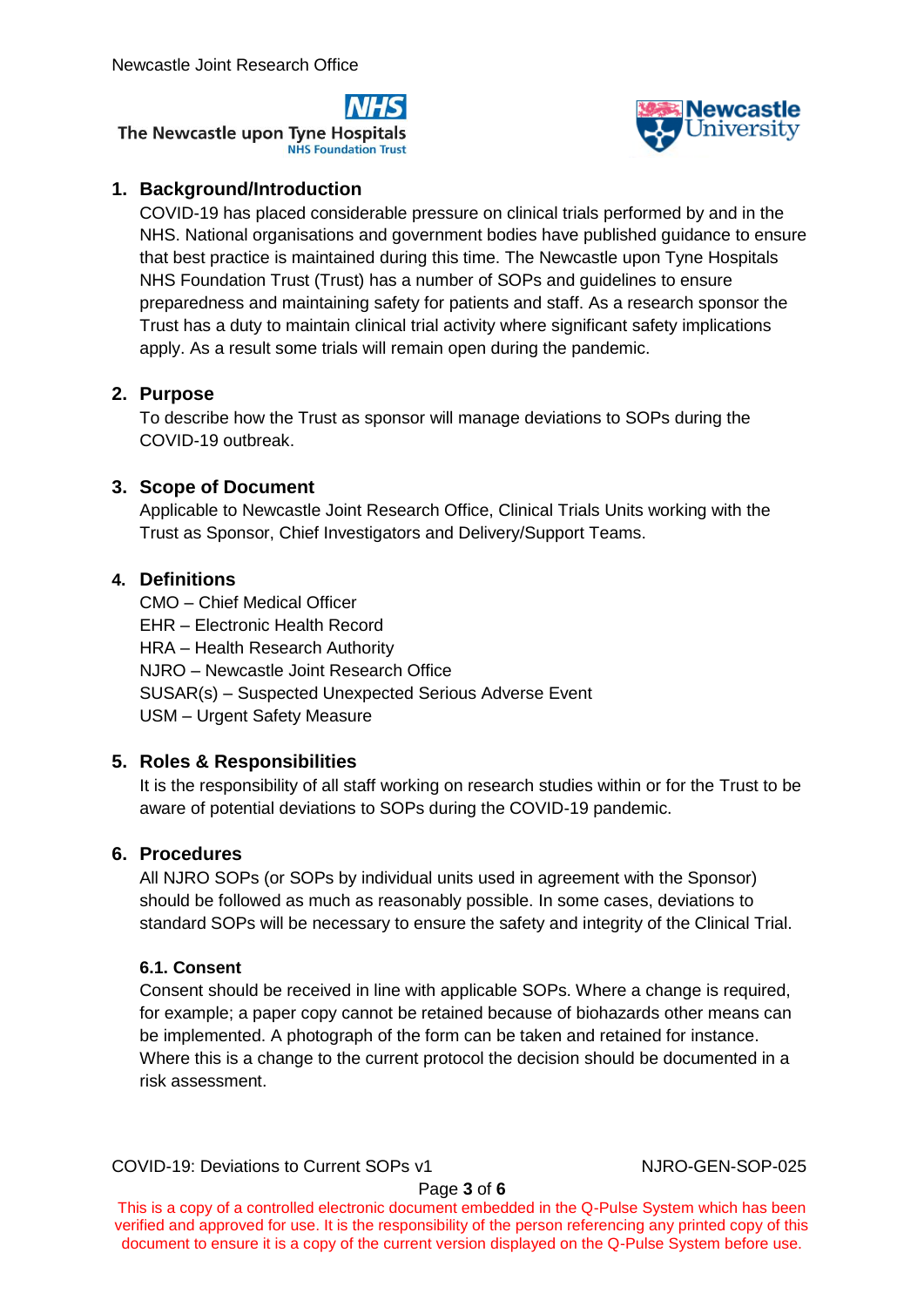



#### **6.2. Local Policies, SOPs and WIs**

Where a participating site has changed local policy and procedures; staff should be aware of the impact on the clinical trial and the overarching sponsor SOPs. Changes that may result in Sponsor SOP deviations should be documented in a risk assessment.

#### **6.3. Deviations, Violations, Urgent Safety Measures, Serious Breaches, Waivers and SUSARS**

#### **6.3.1. Deviations**

Due to reduced hospital visits, self-isolation and shielding arrangements there will be an increase in deviations. All deviations are to be recorded during this time. Due to the potential number of deviations Sponsor has requested that the Trial Management teams collect information regarding deviations and collate in one document (for example: Excel spread sheet or usual reporting documentation). Trial Management teams should send the document to Sponsor at the end of each month until informed otherwise.

#### **6.3.2. Violations**

Any Violations should be reported in-line with the [current SOP.](https://g14784.gael-config.net/QPulseDocumentService/Documents.svc/documents/active/attachment?number=NJRO-GEN-SOP-002)

#### **6.3.3. Urgent Safety Measure**

Urgent Safety Measures (USMs) to trials that continue to follow-up must be reported in the usual way and CIs and PIs need to report any USM to sponsor immediately. To note: Regulation 3 amends the Medicines for Human Use (Clinical Trials) Regulations 2004 to allow for notice of urgent safety measures to be given as soon as possible to the licensing authority and an ethics committee.

#### **6.3.4. Serious Breaches**

Any serious breaches should be reported in-line with the [current SOP.](https://g14784.gael-config.net/QPulseDocumentService/Documents.svc/documents/active/attachment?number=NJRO-REG-SOP-013)

#### **6.3.5. Waivers**

Prospective protocol waivers are unacceptable and should not be used to change a trial due to the pandemic (for example eligibility, patient safety and/or difficulties in assessments). CIs should discuss with R&D and consider use of USM, temporary halts or patient discontinuation.

#### **6.3.6. SUSARS**

Any SUSARs should be reported in-line with the [current SOP.](https://g14784.gael-config.net/QPulseDocumentService/Documents.svc/documents/active/attachment?number=NJRO-REG-SOP-007)

COVID-19: Deviations to Current SOPs v1 NJRO-GEN-SOP-025

Page **4** of **6**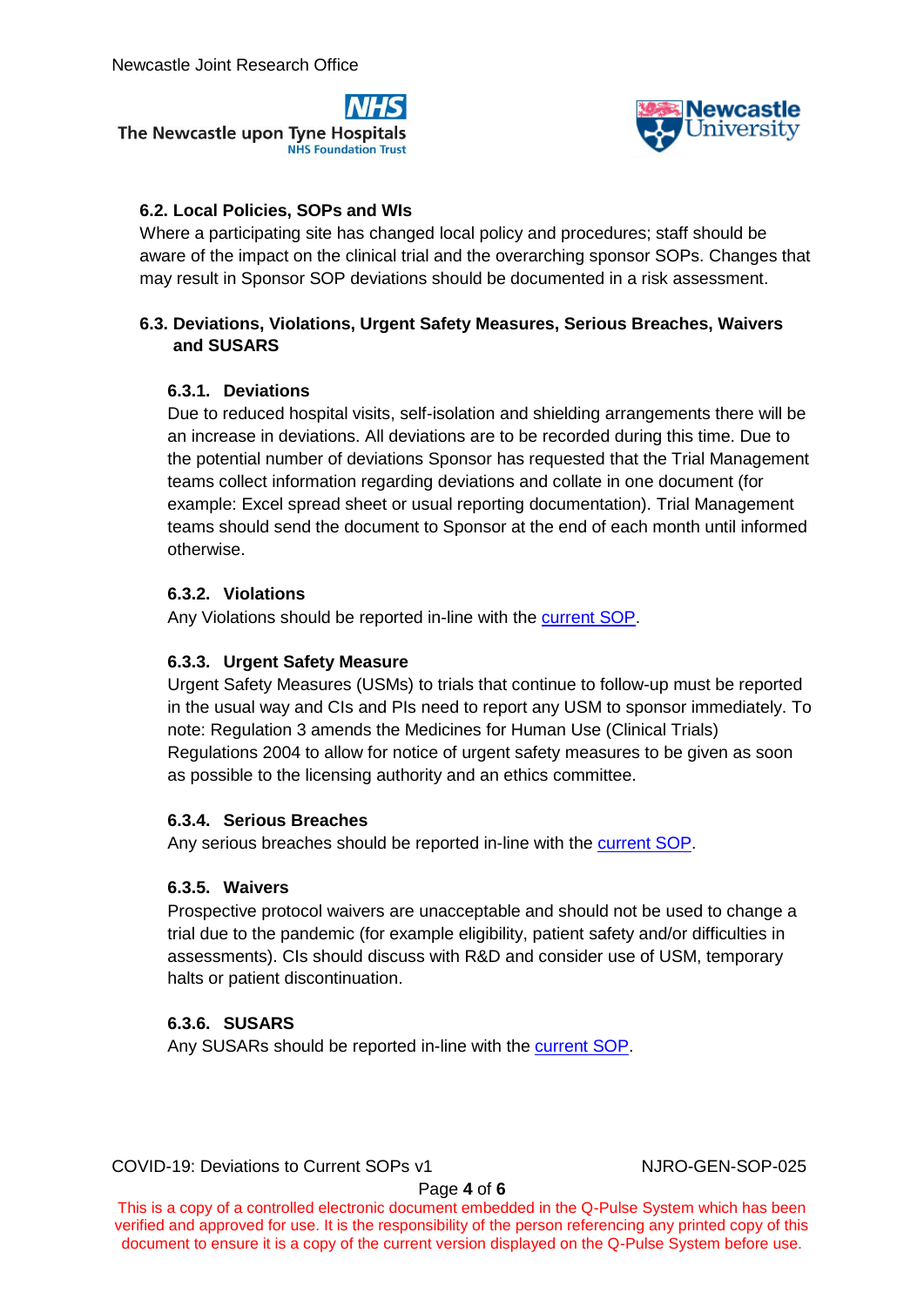



#### **6.4. Safety Reporting**

Where a study is prioritised to continue follow-up on safety grounds all safety reporting should continue in-line with the applicable SOPs.

#### **6.5. Risk Assessments**

Risk assessments continue to be applicable to trials. To ensure compliance with the latest MHRA and HRA guidelines studies classified by Sponsor to be 1b "Studies where a patient"s treatment depends on them being in the trial, e.g. early-phase cancer trials where the treatment is only available in the context of a trial and 'usual care' options are ineffective" or classified as high risk as Sponsor, a COVID-19 Specific risk assessment should be completed and returned to Sponsor. The current version of the risk assessment can be found on the NJRO website – [www.newcastlejro.com.](http://www.newcastlejro.com/)

#### **6.6. Monitoring plans**

After completion of the COVID-19 risk assessment it may be necessary to amend the monitoring plan. To ease the burden on trial management teams an appendix should be added to a monitoring plan detailing the changes. Consideration should be given to a reassessment date of the appendix to decide if the changes remain applicable or it is appropriate to revert back to the original monitoring plan. Reassessment and outcomes should be documented.

COVID-19 Monitoring plan appendix pages should be sent to sponsor for review.

#### **6.7. Source Data**

Scanning of Source data into a patient"s EHR should continue as per applicable SOPs. All paper source data must be retained in an appropriate storage place until further development of a research policy linked to Paperlite.

The Trust will not supply PDF versions (full or redacted) of source data outside the Trust at this time.

#### **6.8. Sponsorship**

Sponsorship requests are required to follow the applicable SOPs. COVID-19 studies will be prioritised and reviewed in a timely manner. It is expected that Investigators wishing to conduct specific studies in relation to COVID-19 gain CMO approval. All potential related studies must be discussed with the NJRO Sponsor team at the earliest possible stage.

Non-COVID-19 sponsorship will continue to be reviewed and may be submitted to HRA/REC/MHRA, however, the review process may take longer.

#### **6.9 SOP Approval in Q-pulse**

In the absence of the Regulatory Compliance Manager and/or Quality Assurance Manager, SOP Authorisation within Q-pulse will be delegated to appropriate members of the NJRO.

COVID-19: Deviations to Current SOPs v1 NJRO-GEN-SOP-025

Page **5** of **6**